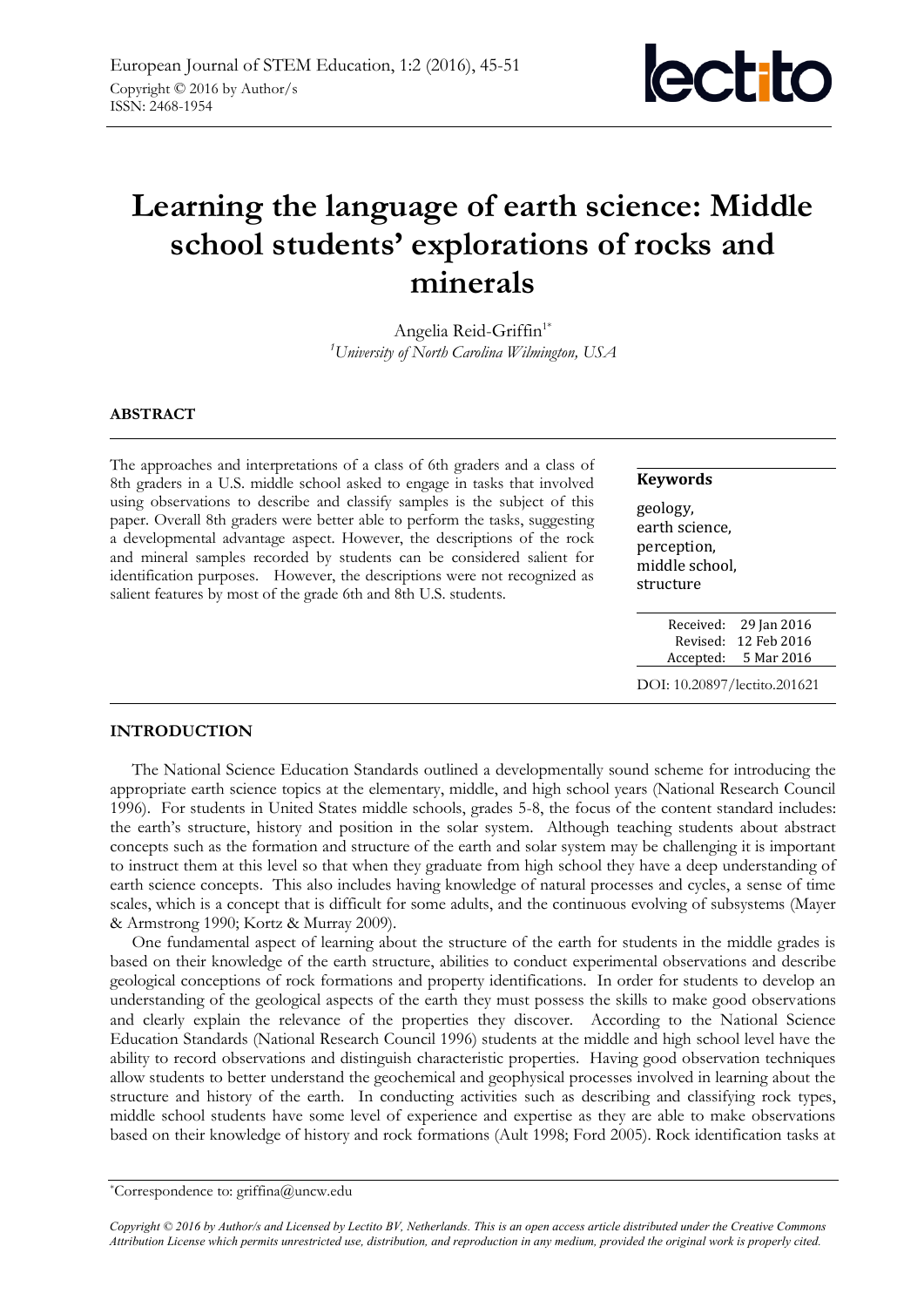the middle school level can help students further develop their skills of observation and enhance use of scientific inquiry as they employ knowledge, observations, ideas, and questions (National Research Council 1996, p. 143). This paper explores how middle school students use observation skills to make distinctions among samples and describe the geological relevance of the properties of the samples identified. Often time presented during the elementary geology curricula, rocks and minerals tasks taught at the middle school provides learner the ability to make connections between rock and mineral properties to rock formations. As noted by Ford (2005) students will have difficulty understanding the task if they are not able understand how the properties they observe link to the geological processes involved in the earth's formations.

A critical element for understanding geological processes for middle school students and even older students can be identified by their cognitive understanding of rock formations and structure and the ability to explain and describe the relevance of properties explored in rock or mineral samples. According to research studies (Blake 1999; Ford 2005; Happs 1982, 1985; Lillo 1994; Oversby 1996; Marques & Thompson 1997; Russell Bell Longden & McGuigan 1993; Sharp Mackintosh & Seedhouse 1995) conducted in the United States and Europe, children are able to develop conceptual understandings of the geosphere and its physical properties such as rocks and minerals and structural makeup. However, students' explanations and descriptions of geological aspects are limited as compared to geologists that have complex understandings of the theoretical constructs specific to earth science. Efforts have been made to transform the science curriculum to meet the needs of the learners by offering hands-on, inquiry-based earth science activities for learning these concepts (American Geological Institute 2006; Ault 1982; Blake 2004; Johnson 2004; Smith 1988). Even with these changes in the curriculum, some middle grades students continue to have difficulty grasping an understanding of many of geological processes, therefore failing to comprehend the properties and structure of the geosphere. In some adults it has been noted that they also have difficulty connecting the theoretical constructs of the earth system (Hawley 2002). Finding an earth science curriculum that will result in students understanding the key properties as they relate to rock formations and the earth structure is important for science educators. We have to make sure all students have a good understanding of earth science concepts before graduating K-12 schools. Therefore, our exploration of middle schools' students' understanding of earth science concepts is guided by the task of describing and classifying rocks and these

questions: 1) How do  $6^{th}$  and  $8^{th}$  graders approach the task of identification? And 2) How do middle school students describe rocks?

The use of models in teaching students about geological concepts has found to be common in many studies. Addressing the aspects of learning is important as we attempt to understand students' content knowledge, process and inquiry skills and epistemic understanding of the geological concepts. Blake's review of literature on children's understanding in earth science (2004) indicated that instruction that promotes cognitive change and values the use of analogies serves as the focus of research models in teaching novices about geological concepts. Although many studies have shown providing relevant analogies to children can help scaffold their knowledge of concepts these children oftentimes revert to "non-scientific" explanations of concepts outside of classroom settings (Blake 2004; Happs 1984). In this study we implemented instruction to examine middle school students' transition from "non-scientific" to "pro-scientific" explanation of how rocks and minerals are described and classified. "Pro-scientific" is similar to Blake's (2004) concept "protoscientific" in which learner utilizes both prior knowledge and experiences, unscientific in nature, along with acquired scientific conceptions to explain a phenomena or concept.

Research studies also indicate that tasks presented at a superficial level can limit students' understanding of the earth (Happs 1982; Blake 2004; Ford 2005; Dal 2006). Hawley (2002) reported that children don't have a good understanding of rocks and neither do adults. He pointed out how characteristics that were salient to some of the students were not those characteristics that scientists use to identify rocks. Ford (2005) observed two classes of third graders who wrote descriptions of rocks and minerals as part of an activity in an earth materials unit. Ford reported that the descriptions that students wrote were not always the ones important for the identification of rocks and minerals. For example, some of the observations focused on characteristics of rock that had nothing to do with their origin but more with the characteristics of wear and tear, for example chipping. Ford (2005) concluded that students may not recognize those characteristics that are defining ones for a particular rock but may focus on those characteristics that are more obvious. Colors were most often used to identify minerals and texture was used most frequently for rocks. However, texture was not linked to grain size but to the feel of the rock. Oversby (1996) examined the topic of rock identification with middle and high school students and college students who were post graduate science teachers and post graduates not in a science field and found that the topic was difficult for all participants. He proposed that part of the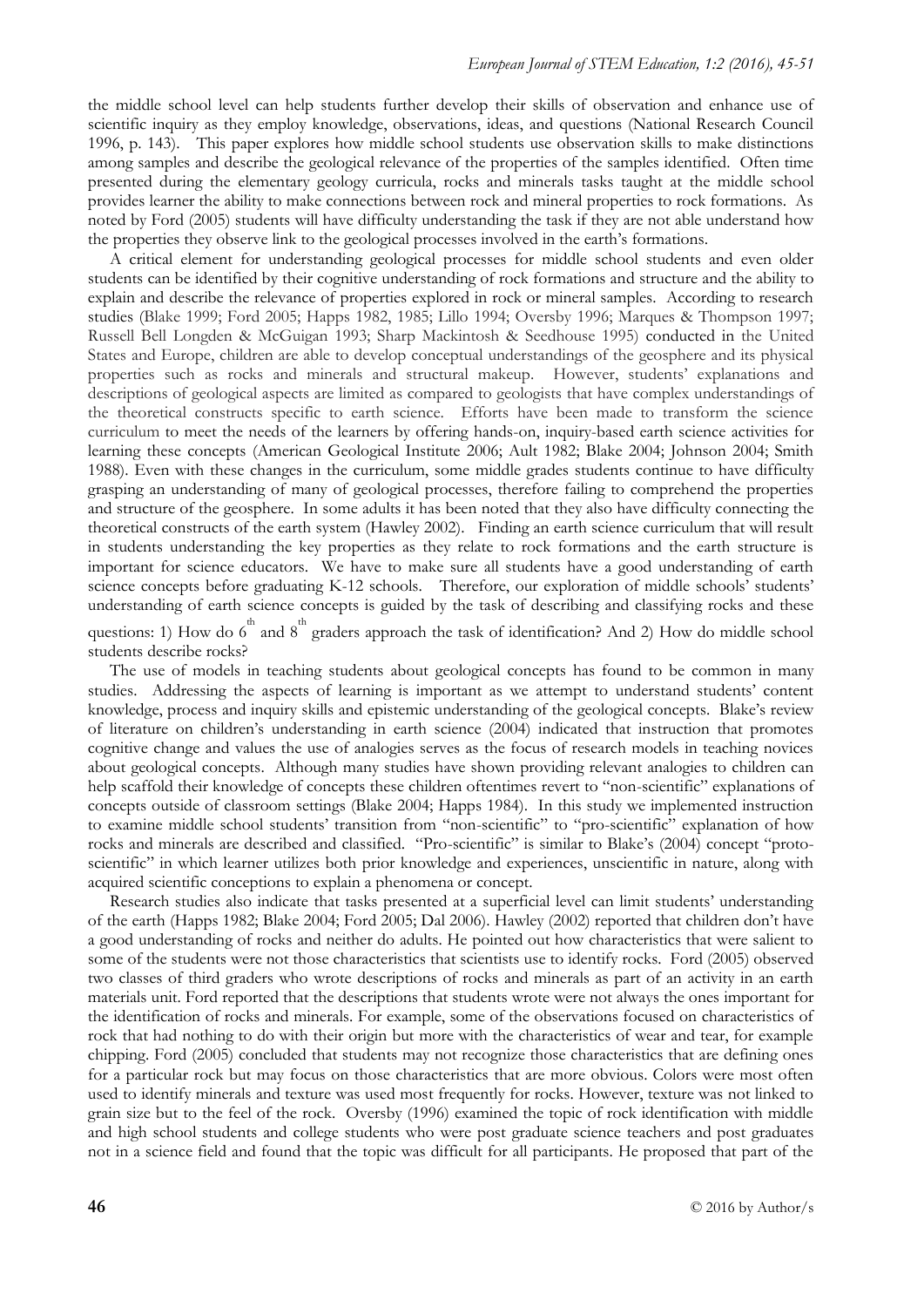#### *Reid-Griffin / Learning the language of earth science*

issue with understanding rocks is the use of common terms that do not align with the definition of a rock. For example, one student defined a stone as a "loose rock". He felt lack of understanding of what defined a rock was a barrier to any further understanding. In an examination of eighth graders' discussions of the rock cycle Rosenberg, et al. (2006) noted that students try to use vocabulary that is in the unit whether or not they know what the word means.

## **METHODS**

#### **Setting and participants**

The study focuses on middle school students enrolled in an optional course offered at the local middle school for 6<sup>th</sup> and 8<sup>th</sup> grade students. As a naturalist study, the site of the research and subjects were chosen to provide us with rich information to best answer our exploratory questions. We employed this qualitative approach to identify the conceptions of students as they approached the task of describing and classifying rock types. The research study took place at a rural middle school located in southeastern United States. The student population consisted of students from varied socioeconomic status and ethnicities. Self-selected small groups consisting of three students worked through the small group activities throughout the term of the project. During the 6 week period of the course, several earth science topics were selected for study including maps and mapping, rocks, stratigraphy, and volcanoes. Middle grade students respond best to actively constructing understanding so instructional activities were chosen with this characteristic in mind. Topics were selected for their alignment with the state's Standard Course of study and for their spatial components since spatial cognition was the overarching focus of the large scale study.

The study examines the tasks assigned to  $6^{th}$  grade and  $8^{th}$  grade students enrolled in the six week elective science course focused on earth science topics. The classes consisted of 17 and 18 students respectively. These students were selected by the principal; the criteria for selection were to have a classroom with student demographics that matched that of the school, and to have students who had a scholastic grade average for their class of 85 percent or better. These criteria were used to promote the exploratory study and to ensure enrolled students were motivated to complete the tasks and also increase the chance that students would be willing and able to communicate their ideas to the researchers as well as their peers. The teachers of the course were university science education faculty members who designed the instructional content of the course. The teachers were knowledgeable of the earth science curriculum and were capable of employing a constructivist model of teaching and learning (Dal 2007) (See Table 1).

|                  | 6 <sup>th</sup> | 8 <sup>th</sup> | Total |
|------------------|-----------------|-----------------|-------|
| Ethnicity        |                 |                 |       |
| African American |                 |                 | 12    |
| Caucasian        | 11              | 10              | 21    |
| Hispanic         |                 |                 |       |
| Total            | 17              | 18              | 35    |
| Gender           |                 |                 |       |
| Males            |                 |                 | 18    |
| Females          |                 |                 |       |

**Table 1.** Breakdown of sixth and grade students by ethnicity and gender

#### **3D GeoMapping**

The exploratory course was called, "3D GeoMapping" and included three modules dealing with 2D and 3D spatial objects such as flat maps, contour maps and sub-surface mapping. There was no textbook used for this course. Most of the activities were carried out in small groups of 3-4 members (six groups per class) with whole group discussions following to assist students with making connections between activities and related concepts. Student groups were self selected and instructed to work as equally contributing members and to come to a consensus before recording answers.

#### **Data collection and analysis**

For this study, researchers observed and collected notes on students' approaches throughout the six week course. The primary data sources included transcripts of students' verbal interactions and videotapes during small group work. We specifically relied on students' work and transcribed observations as they identified the rocks samples. Analyses of the subset of activities were initially coded for underlying themes using constant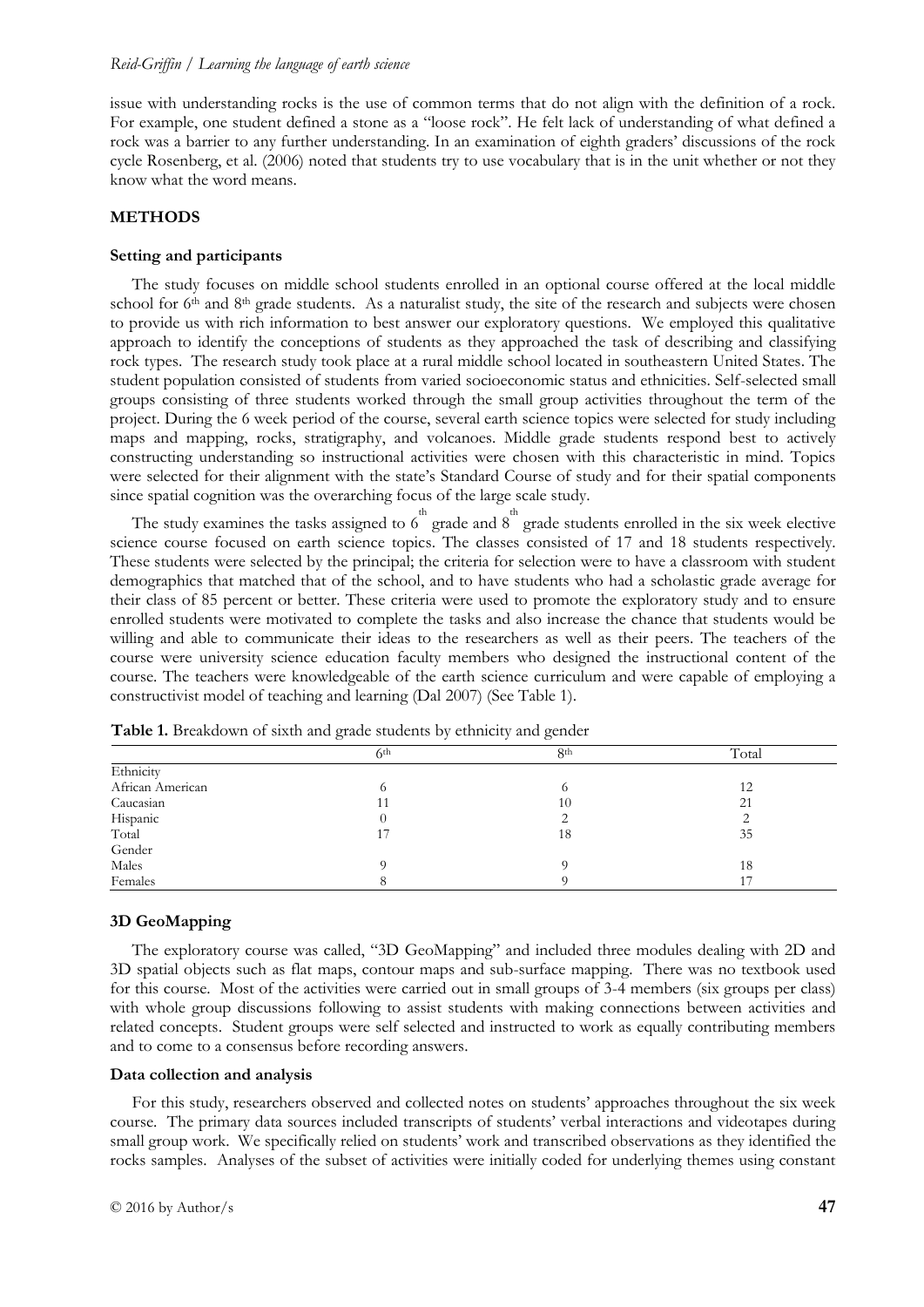comparative analysis (Glaser & Strauss 1967; Lincoln & Guba 1985). Final coding emerges the themes from the data, which is a reflection of the students' answers as they completed the rock description and classification tasks.

## **Description of activities**

*Rock identification.* This activity began with students examining examples of seven numbered sedimentary rocks and recording observable characteristics of each rock. Some characteristics that students were to record were identified for them (color, grain size, hardness, presence of fossils); they could choose to record any other observable qualities they thought were important. Then they were given a chart with the names of the seven sedimentary rocks followed by a picture, a list of observable qualities and the depositional environment. They were to identify the seven types of sedimentary rocks they had been given by comparing their observations with the descriptions on the key. They then answered a sheet that asks them to compare the origins of the different types of rocks, and the environmental conditions under which they were formed. The approach of the small groups in grades 6 and 8 to describe and classify the rocks was analyzed and is reported in the results section (See Table 2).

**Table 2.** Handout students used to complete task. modified worksheet from Ward (1999) Natural Science Establishment

| Sample<br>Number | Observable Characteristics                                                                                                                                                    | Rock Name               | Depositional Environment<br>(Probable) |
|------------------|-------------------------------------------------------------------------------------------------------------------------------------------------------------------------------|-------------------------|----------------------------------------|
| 1.               | This rock is very smooth and thin. It is very light-<br>weight. It has a fossil of a leaf inside. They have<br>small grains.                                                  | Carbonaceous shale      | Swamp, lowlands                        |
| 2.               | It has a grayish color. Its' smooth. It's not too<br>heavy. They have small grains. It has white-chalky<br>stuff on it                                                        | Argillaceous shale      | River, delta, muddy sea                |
| 3.               | It is clear. It is smooth. It is moist, oily, and slick. It<br>has a big grain size. It is not too heavy. It looks like<br>an ice cube<br>Smells like vanilla & cinnamon      | Halite (rock salt)      | Salt Lake                              |
| 4.               | It is hard and rough. It reminds me of brick. The<br>grain size is rather small. It is light. It is not real big.<br>Smells like dirt                                         | Sandstone               | Beach, river or delta                  |
| 5.               | It is rough. There are lots of different colors of<br>rocks. It is also made of dirt. It looks like a cookie.<br>Is rounded. It is a chunk of mud<br>Smells like burnt rubber | Conglomerate            | Beach, river                           |
| 6.               | This rock is black. It is light. It is very shiny. It is<br>smooth on the sides and rough on the top. The<br>grain are bigger                                                 | Coal                    | Swamp                                  |
| 7.               | This rock is gray and white. It is heavy and rough.<br>It has fossils of seashells inside. The grains are<br>rather larger                                                    | Fossiliferous limestone | Clear shallow marine sea               |

## **RESULTS**

## **Strategies used by 6th graders**

Five of the six groups of 6<sup>th</sup> graders used very similar strategies in identifying the rocks. Four of the six groups immediately identified halite because it was so clearly distinguishable when compared to the other samples. There were a number of strategies, which emerged to identify the other rocks but most noticeable as a poor strategy was the students' attempts to match the pictures on the chart (key) with the rocks and minerals. The pictures on the chart were small and in black and white so characteristics of individual rocks were difficult to distinguish. Nevertheless, students would put the sample next to each picture, occasionally making a correct identification from the picture. In five of the six groups, this strategy was used by a least one member of the groups. Another favorite strategy of sixth graders was to immediately default to color. Sometimes a member of the group would recognize that more than one rock had the same color. In other cases, the first rock or mineral that was listed on the sheet that matched the sample's color was chosen. Prior knowledge occasionally played a role. For example, one group member had experiences with coal and was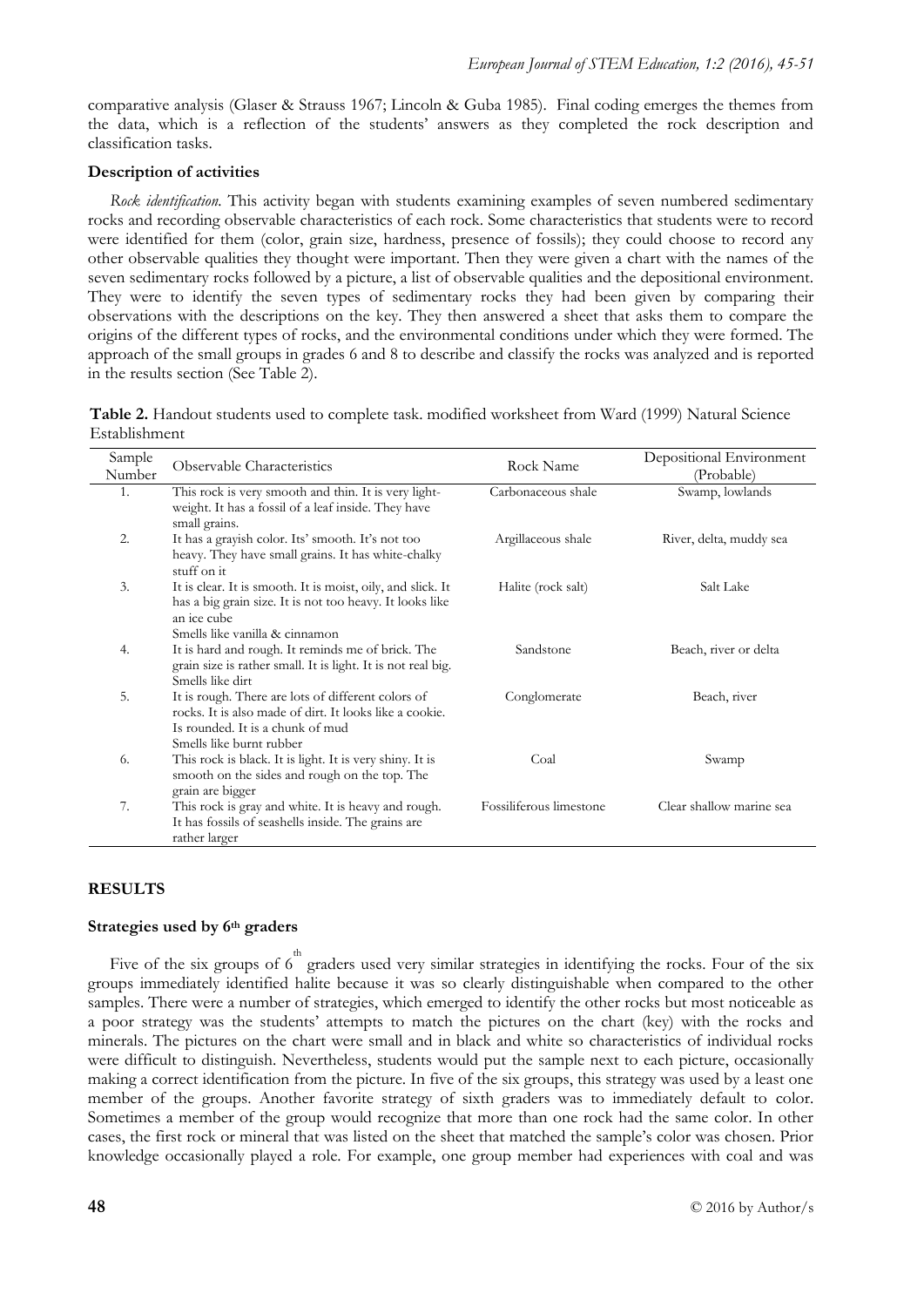## *Reid-Griffin / Learning the language of earth science*

able to immediately identify it. In two groups the presence of fossils was used as a determining factor. In one group the members did not understand there was a one-to one correspondence between the samples and the rocks and minerals listed on the key. So the members depended, rather unsuccessfully, to identify samples based on prior knowledge. Students held on to alternative conceptions for identifying rocks and minerals such as use of smell and color rather than using key and pointing out salient features of the samples (See Figure 1).

## **Strategies used by 8th graders to identify rocks**

As with the sixth graders, halite was readily identified by the groups. For all six groups of eighth graders color was the usually the first characteristic they tried to match. However, when group members would notice that color did not narrow down the choice to one sample they looked for other characteristics they had observed. Although some group members looked at pictures that was not a primary strategy and confirming

|                                                                                    | Based on these descriptions and your knowledge of sedimentary rock types, identify the                                                                   |                 |
|------------------------------------------------------------------------------------|----------------------------------------------------------------------------------------------------------------------------------------------------------|-----------------|
| rocks using the following names:                                                   |                                                                                                                                                          |                 |
| Argillaceous Shale                                                                 | Red Sandstone                                                                                                                                            |                 |
| Coal                                                                               | Carbonaceous Shale                                                                                                                                       |                 |
| White Sandstone                                                                    | Fossiliferous Limestone                                                                                                                                  |                 |
|                                                                                    |                                                                                                                                                          | Color for Model |
| Rock Type 1                                                                        |                                                                                                                                                          | Red             |
|                                                                                    |                                                                                                                                                          |                 |
| Rock Type 2                                                                        |                                                                                                                                                          | <b>@Green</b>   |
| Rock Type 3                                                                        |                                                                                                                                                          | Black           |
|                                                                                    |                                                                                                                                                          |                 |
| Rock Type 4                                                                        | лG                                                                                                                                                       | White           |
| Rock Type 5                                                                        | restene Blue                                                                                                                                             |                 |
|                                                                                    |                                                                                                                                                          |                 |
| Rock Type 6                                                                        | 20005                                                                                                                                                    | Brown           |
|                                                                                    |                                                                                                                                                          |                 |
| rocks using the following names:<br>Argillaceous-Shale<br>Goal<br>White Sandstone- | Based on these descriptions and your knowledge of sedimentary rock types, identify the<br>Red-Sandstone<br>Carbonaseous Shate<br>Fossiliferous Limestone |                 |
|                                                                                    |                                                                                                                                                          | Color for Model |
| $-180$<br>Rock Type 1 MCC                                                          |                                                                                                                                                          | Red             |
| Rock Type 2 Carbo naceo 05                                                         |                                                                                                                                                          |                 |
|                                                                                    |                                                                                                                                                          | Green           |
| Rock Type 3 (OQ)                                                                   |                                                                                                                                                          | Black           |
| Rock Type 4 White Scorriston                                                       |                                                                                                                                                          | White           |
| Rock Type 5 10531, ROUS                                                            |                                                                                                                                                          | Blue            |

Based on these descriptions and your knowledge of sedimentary rock types, identify the rocks using the following names:

| Argillaccous-Shale<br>$Coa+$ | Red Sandstone<br>Carbonaceous Shale |                        |
|------------------------------|-------------------------------------|------------------------|
| White Sandstone              | Fossiliferous Limestone             |                        |
| Red<br>Rock Type 1           | Sandstone                           | Color for Model<br>Red |
| Rock Type 2_                 | Carponaceous shak                   | Green                  |
| Rock Type 3                  |                                     | Black                  |
| $v^h$<br>Rock Type 4         |                                     | White                  |
| Rock Type 5                  | iterage                             | Blue                   |
| Rock Type 6 Aca              | 20                                  | Brown                  |

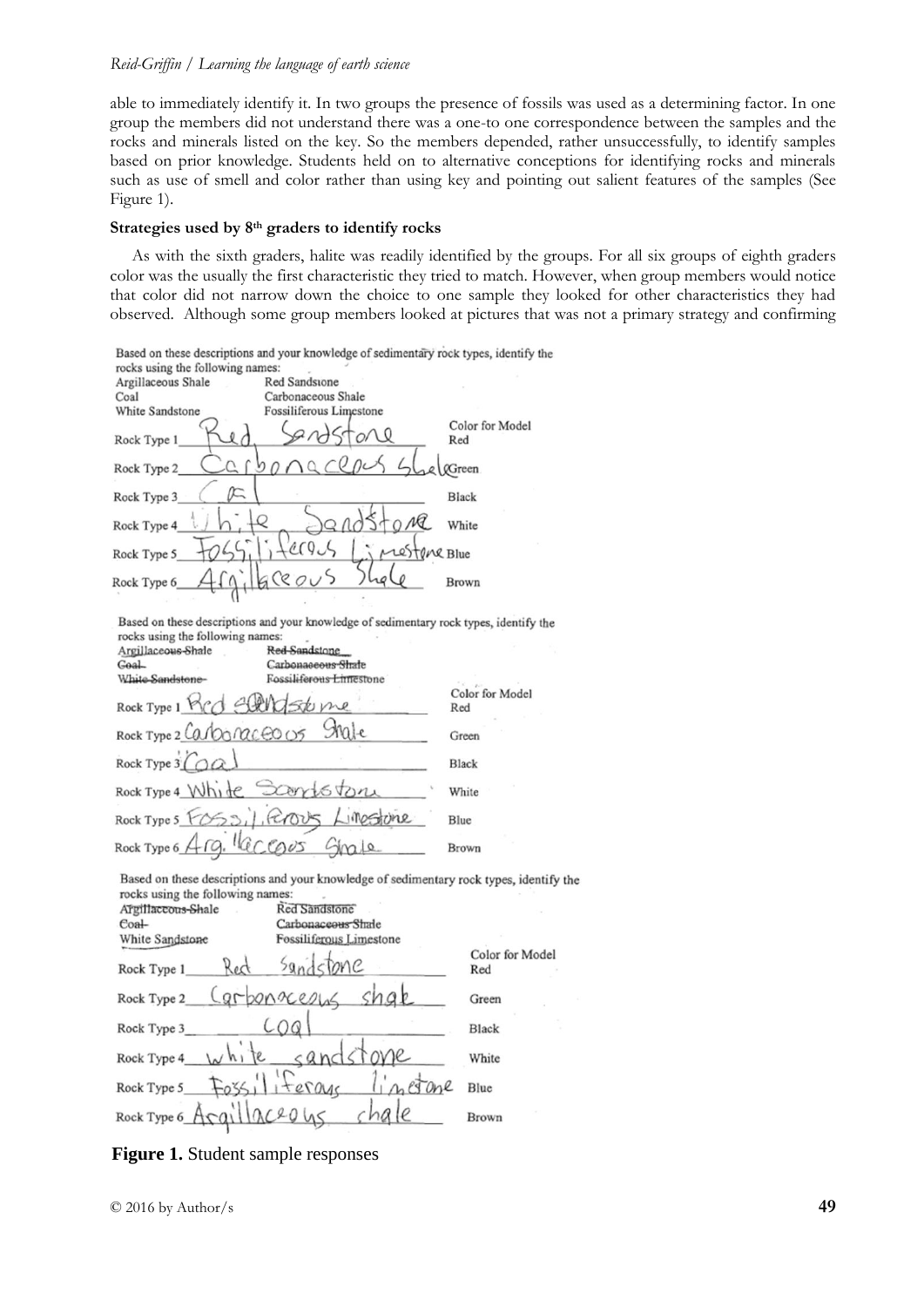characteristics were always sought. Although eighth graders were slightly more successful in identifying the rocks and minerals, errors were made when students did not recognize the importance of a particular characteristic such as presence of a type of fossil (See Table 3).

### **DISCUSSION**

Saliency and scale both played a key role in the completion and interpretation of the students' tasks. Characteristics most likely to appear salient have been used during prior experiences as defining properties and retrieved from long-term memory for use in working memory. To experts, (such as science teachers), salient characteristics are obvious but not to novices. For example, without an understanding of the origin of certain rock, characteristics such as grain size, texture, or cleavage may not be salient while more common characteristics such as color, shape, or cracks may be. Therefore, students focus on, what to them, are the features that will be helpful in identification of the rocks. Color is one of the earliest characteristics used for identification (typically before preschool age). Without experiences in using salient features for rock identification then characteristics used for prior identification tasks will not be accessed.

In many cases, color is the obvious default. Therefore students must have the experience of using and understanding how other characteristics are the salient ones for rock identification tasks. Then when faced with rock identification tasks at a later time, prior experiences will assist students with bringing to working memory the salient features appropriate for the task.

In comparison to Hawley (2002 p. 370) approach to teaching students about rocks our pedagogical approach of scaffolding and using relevant analogies allowed the students to "determine, recognize and explain fundamental textural differences in a range of rocks and relate them to specific rock properties." By focusing on the grain relationships of rocks and using an inquiry approach during course instruction, students were able to acquire knowledge to think scientifically about rocks and earth science concepts. Although the terminology used by the students in our population as they described the rocks showed some consistency, they may not be fully representative of all students in this middle school population. Additional research is needed to determine if all middle school students hold on to similar conceptions of knowledge when describing and classifying these geological structures.

#### **IMPLICATIONS**

So clearly a teacher must consciously make salient key characteristics. Students at this age, 11-14, may have little experience with constructing knowledge for themselves or lack sufficient prior knowledge to pick out salient features. One suggestion might be to limit students' descriptions of rock characteristics to those most important to identification. This might encourage the development of rock type identification schema that includes salient features. Some researchers propose that students must have a grasp on geological time to understand geology and as a first step must be able to engage in diachronic thinking. Diachronic thinking as described by Montangero (1996) occurs when an individual must mentally construct change as it has happened over time. He reported that children as young as 10-11 could engage in diachronic thinking but only if they had knowledge of the particular targeted concept. In other words, students may be able to think about and follow the changes over time as it relates to aging of a pet or passing of the seasons. But without the necessary geological information, understanding a concept such as deposition may not be possible even if diachronic thinking is possible.

Therefore earth science instruction should provide scaffolding and the use of relevant analogies to enable students' transition from "non-scientific" explanation of geologic concepts to "pro-scientific" and eventually scientific explanations of how rocks and minerals are described and classified.

#### **REFERENCES**

American Geological Institute, 2006. *Curriculum materials for teachers.* Http://www.agiweb.org/education/teachers/curriculum\_materials.html (Accessed 28 June 2010.)

Ault, C. R., 1982. Time in geological explanation as perceived by elementary-school students. *Journal of Geological Education*, 30, pp.304-309.

Ault, C. R., 1998. Criteria of excellence for geological inquiry: The necessity of ambiguity. *Journal of Research in Science Teaching*, 35(2), pp.189-212.

Blake, A., 1999. *Children's understanding of aspects of earth science at key stage 2: Conceptions and conceptual change.* (PhD thesis, University of Newcastle).